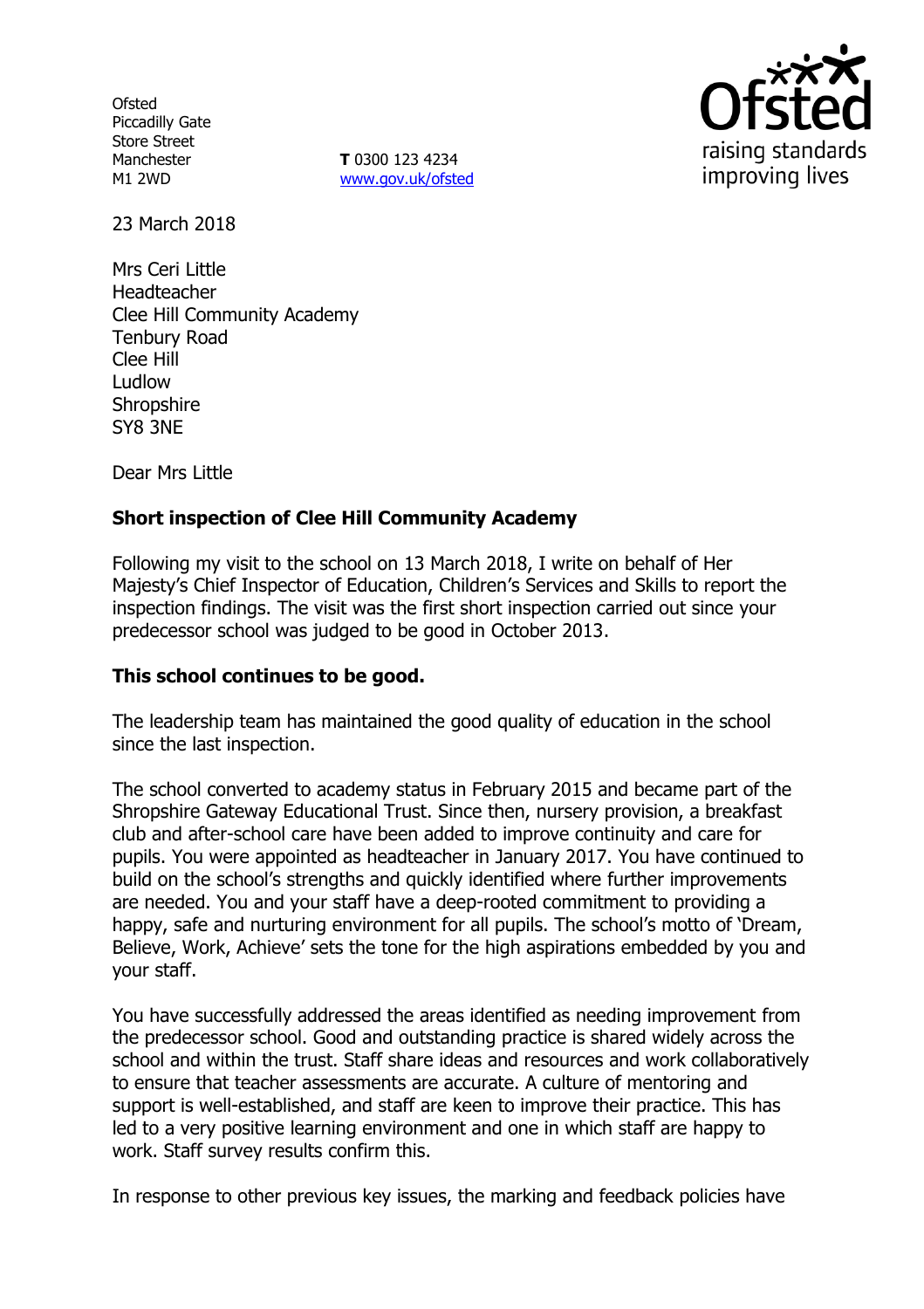

been re-written, and pupils now regularly respond and act upon teachers' comments and questions. Increased levels of challenge for the most able pupils have ensured that a greater proportion of pupils are now working at greater depth at the end of key stage 2. Equally, standards have risen in writing and mathematics and are above the national average in all subjects at the end of key stage 1. While there is a rising trend in the proportion of children reaching a good level of development in the early years, there is insufficient challenge in mathematics for children. Consequently, standards in this area of learning are static and not keeping pace with improvements in reading and writing. Further work is also needed to diminish attainment gender differences in Years 1 to 6 in English, as your current assessments show boys attain lower than girls in several year groups.

Parents, carers and pupils have very positive views of the school. Parents appreciate and value the support their children receive. A typical comment from a parent was, 'Great school, great staff, great before- and after-school club, great headteacher, just great, great, great!' Pupils are polite and respectful. They report that they enjoy school and are well supported. They identify the key value of the school as 'treating everyone respectfully' and are confident that this is the case.

## **Safeguarding is effective.**

You have created a strong culture of safeguarding within the school. You have ensured that safeguarding is a collective responsibility. It is of paramount importance to you and your staff that pupils feel safe and are fully protected from potential harm and dangers. As such, a central safety board is located in the reception area of the school so that it is accessible to everyone. Essential information and key contact numbers are available at this reference point. Staff receive regular training and updates to make sure they know what action to take if they are worried about a child. As the designated safeguarding leader, you ensure that swift referrals are made to appropriate authorities when incidents are raised, and detailed records are kept and stored securely. You are not afraid to challenge these agencies where you feel insufficient support or responses have been given. All safer recruitment checks are robustly carried out.

Pupils feel very safe at school. They have a detailed understanding of different types of abuse and bullying, and feel confident to report issues to adults in school or other agencies. Impressively, all Year 6 pupils spoken to knew the ChildLine telephone number off by heart. Assemblies, lessons and visiting speakers are all used effectively to teach pupils to keep themselves safe. Anti-bullying and e-safety week, together with Bikeability and drug awareness, all have a place on the school calendar. Pupils know that visitors to school must sign in and wear a visitor's badge. One hundred per cent of pupils who completed the pupil survey said they feel safe at school.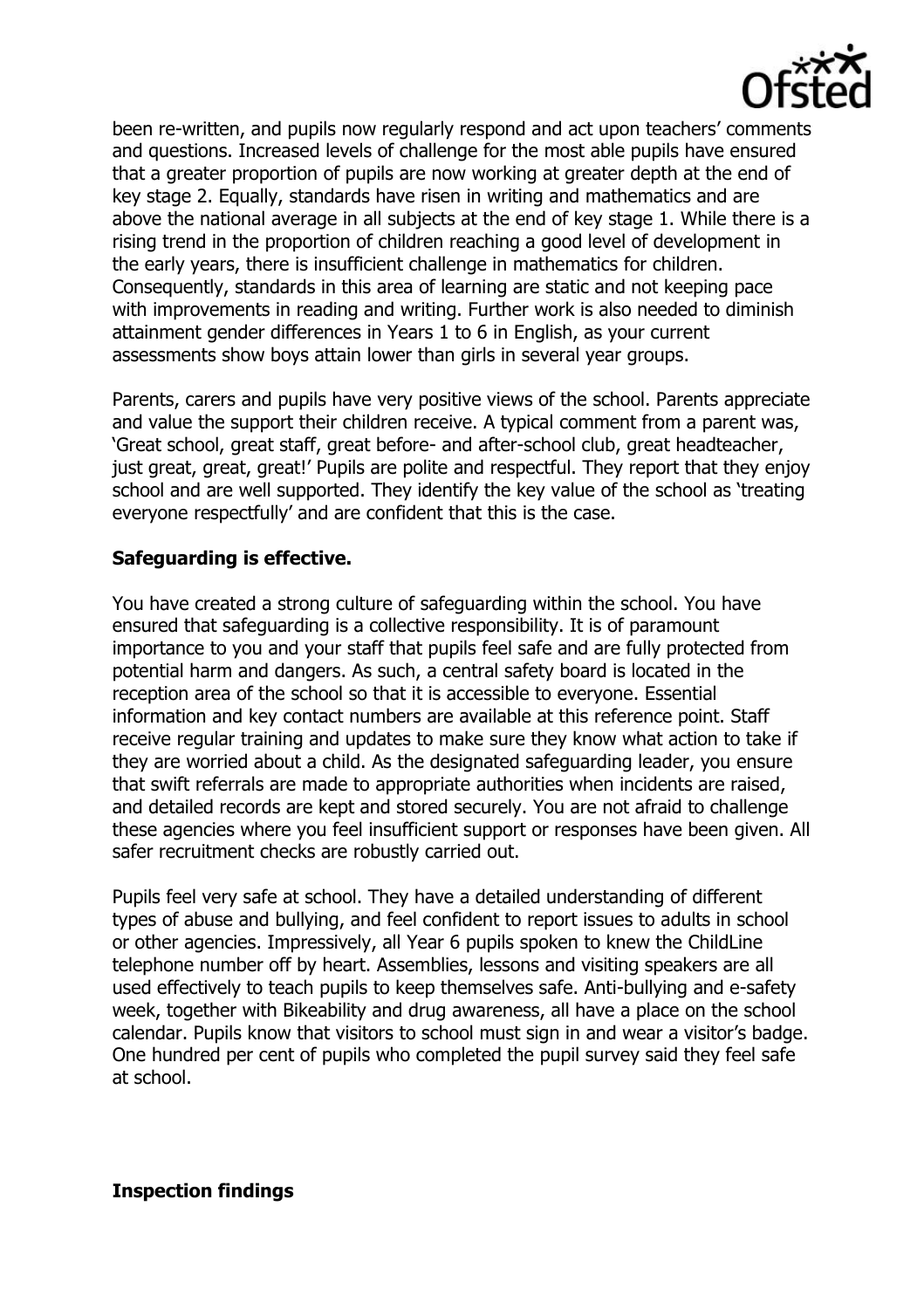

- You, your governors and the leadership team have evaluated the school's current position accurately and honestly. You are aspirational and clear about strengths and areas for improvement. Collectively, you carry out stringent monitoring of teaching and learning and analyse data carefully. Detailed and comprehensive plans are in place to achieve your objectives. Subject leaders attend and lead training and regularly monitor initiatives introduced to ensure that they have impact on outcomes. Together, you have continued to ensure that pupils receive consistently good-quality teaching.
- The wider tiers of leadership, specifically governance and the academy trust, know the school well. This is because members are actively involved in school life. They visit classrooms, talk with pupils and collect parents' views to gain an accurate picture of provision. They seek evidence of improvement to support decisions made. For example, when asked to invest further in breakfast club facilities, governors requested pupil case studies and measurable evidence to evaluate the impact of this facility. Both parties provide good levels of support and challenge to leaders and are fully involved in setting the strategic direction of the school through contributing to development plans and formulating key priorities. Governors have a good understanding of data and know where strengths and weaknesses lie. The executive headteacher of the trust has also ensured that there is a shared vision within the trust, with high levels of consultation and collaboration embedded.
- $\blacksquare$  The transfer of the on-site nursery from being privately run to being managed by the school has helped strengthen and extend early years provision. Children make good progress from their starting points. This is due to good teaching, effective adult support, accurate assessment and positive links with parents. Adults capture regular observations of children's skills and knowledge in an online assessment log. Parents add additional information to these logs to give an allround view of children's abilities. This demonstrates positive home-school links. Standards in the early years in reading and writing have risen over a three-year period and are now above the national average. However, standards in mathematics have not kept pace with reading and writing and are in line with the national average as opposed to above. This is because children are not challenged sufficiently in the Reception class or build on skills they have already acquired. For example, adults' observations indicate that some children can use numbers up to twenty. Despite this, subsequent tasks only require them to use numbers up to ten, thus repeating work they can already do. Additionally, too many children reverse numbers and these are not picked up and addressed quickly enough by adults.
- Historic data and current in-school assessments show that, generally, boys do not attain as well as girls, especially in reading and writing. To this end, you have purchased boy-friendly texts to engage boys and encourage regular reading. Parent workshops, including 'Dads and Lads' have also been hosted to ensure that parents support their children and work in partnership with the school. A full review of reading and writing policies has been carried out and revisions made to the curriculum to accommodate boys' interests. Topics such as 'Aliens' and 'Dragons' are now incorporated into literacy-based activities together with a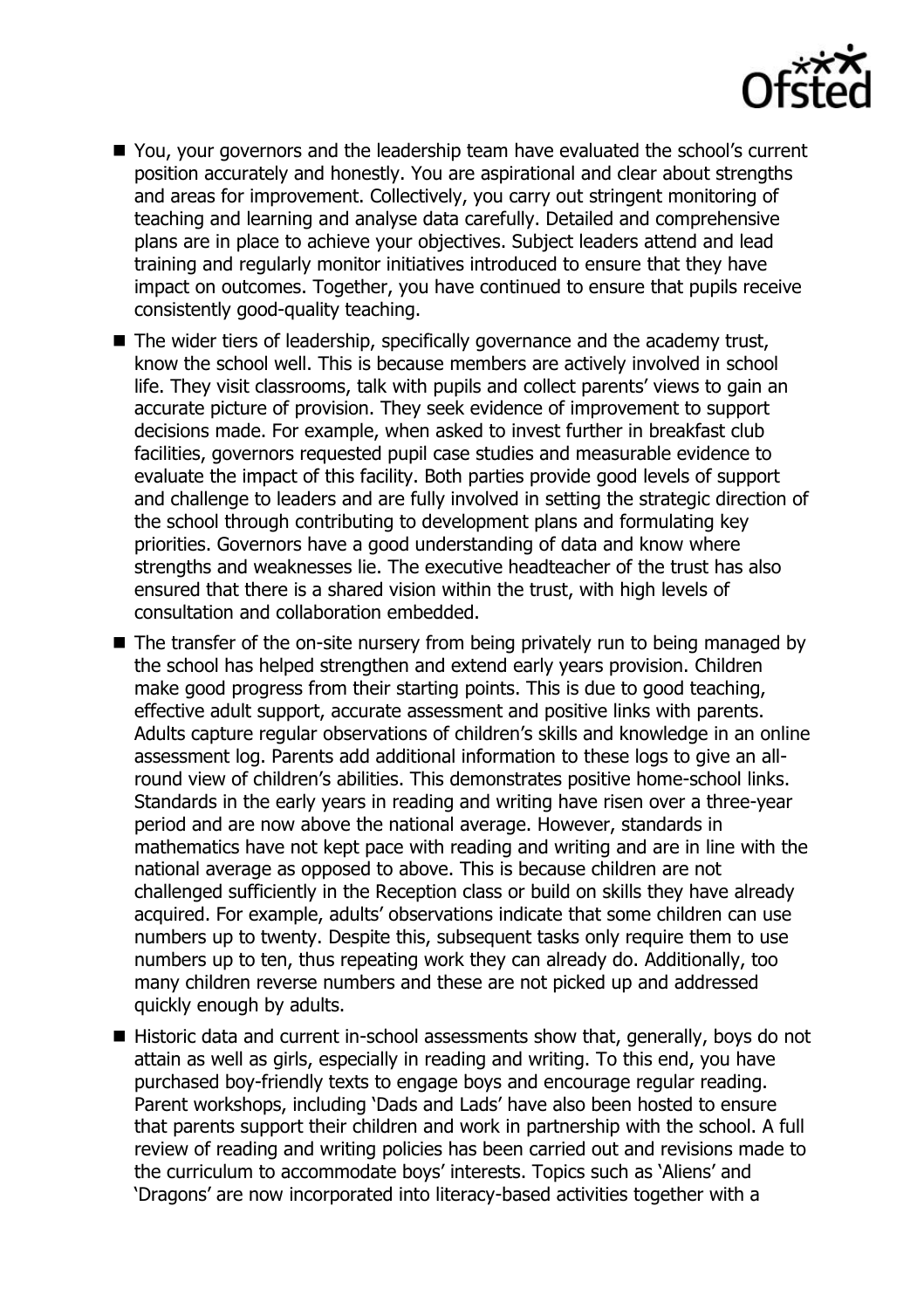

cross-curricular approach, with pupils collecting 'reading miles' as they learn about different countries of the world. 'Talk for writing' projects have also been launched in all year groups to develop pupils' planning, recount and creative writing skills. It is, however, too early to determine the impact of these initiatives and in-year data shows gaps between boys and girls are still evident. You are clear that these initiatives will be carefully monitored to determine what impact they are having. You have also created case studies of individual boys to track progress of individuals and are monitoring differences in gender attainment throughout the year.

■ Attendance of pupils in 2017 fell to below average and there was a high number of pupils who were persistently absent. You have taken firm and effective action on this issue and attendance this year has improved. You personally contact parents of repeat absentees directly on the first day of their absence, demonstrating your commitment and determination to inform parents that regular attendance is important. This action alone has made a dramatic difference to attendance figures. Additional follow-up is carried out every three weeks by the education welfare officer. Rewards and incentives are also proving to be successful with pupils striving hard to achieve 100% attendance each term. In discussion with governors, a free breakfast club and after-school care are now offered to disadvantaged pupils. Numbers attending have risen from five to 29 pupils and this has had a significant impact on attendance for these pupils.

## **Next steps for the school**

Leaders and those responsible for governance should ensure that:

- **E** greater levels of challenge are provided for children in Reception Year in mathematics so that standards match those seen in reading and writing
- **E** gender differences are diminished across the school so that boys achieve as well as girls in English.

I am copying this letter to the chair of the governing body, executive headteacher of the academy trust, the regional schools commissioner and the director of children's services for Shropshire. This letter will be published on the Ofsted website.

Yours sincerely

Heather Simpson **Ofsted Inspector**

#### **Information about the inspection**

During the inspection, I met with you, members of your governing body, the leadership team and the executive headteacher of the academy trust. I discussed the work of the school with you, including the processes and procedures in place for